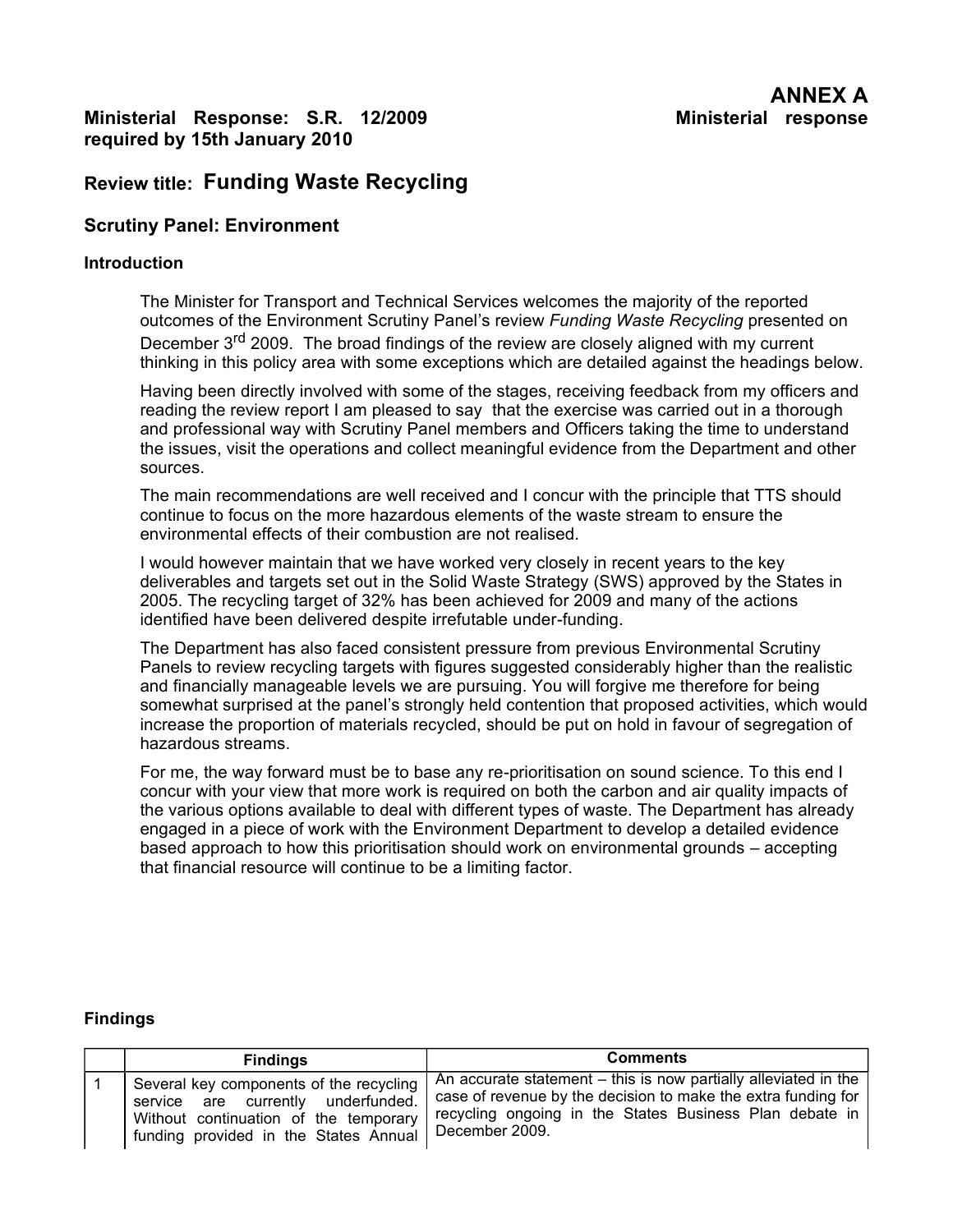|                | <b>Business</b><br>plan<br>for<br>2009,<br>the<br>Department's current revenue allocation<br>for them would not capable of sustaining,<br>let alone increasing, these recycling<br>activities.                                                                                                                                                                                                                                                                                                                    |                                                                                                                                                                                                                                                                                                                                                                                                                                                                                                                                                                                                                                                                                                                                                                                                                                                                                                                                                                                                                  |
|----------------|-------------------------------------------------------------------------------------------------------------------------------------------------------------------------------------------------------------------------------------------------------------------------------------------------------------------------------------------------------------------------------------------------------------------------------------------------------------------------------------------------------------------|------------------------------------------------------------------------------------------------------------------------------------------------------------------------------------------------------------------------------------------------------------------------------------------------------------------------------------------------------------------------------------------------------------------------------------------------------------------------------------------------------------------------------------------------------------------------------------------------------------------------------------------------------------------------------------------------------------------------------------------------------------------------------------------------------------------------------------------------------------------------------------------------------------------------------------------------------------------------------------------------------------------|
| $\overline{2}$ | Significant investment has been made<br>since 2005 in expanding the number of<br>collection points around the Island in<br>order to bring recycling opportunities<br>within easy reach of all residents<br>wherever they live around the island.<br>Further expansion of the Bring Bank<br>service would have the effect of<br>increasing the subsidy payments for<br>paper and cardboard.                                                                                                                        | This is very much part of the delivery of our Solid Waste<br>Strategy and has been successful in raising recycling levels<br>and seems to have been well received by the community.<br>Bring banks are well known as a reliable and cost effective<br>way of collecting recyclables.                                                                                                                                                                                                                                                                                                                                                                                                                                                                                                                                                                                                                                                                                                                             |
| 3              | The Panel notes that deferral of the<br>planned Reuse and Recycling Centre will<br>delay the establishment of an efficient<br>and modern recycling service and hinder<br>the development of recycling initiatives.                                                                                                                                                                                                                                                                                                | A welcome observation $-1$ am keen to progress this facility<br>as soon as funds and practicalities will allow. A combined,<br>purpose-built facility is a basic necessity in the waste<br>management infrastructure for Jersey.                                                                                                                                                                                                                                                                                                                                                                                                                                                                                                                                                                                                                                                                                                                                                                                 |
| 4              | Extending<br>Kerbside<br>Collection<br>the<br>scheme to all twelve Parishes is a long<br>term goal for the Department as it<br>broadens the possibilities for households<br>engage in recycling<br>activities.<br>to<br>However, the further expansion of this<br>scheme at the present time, and in<br>particular the integration of the large<br>parishes, would<br>significantly<br>urban<br>increase the department's costs and<br>challenge the limited infrastructure at the<br>Reuse and Recycling Centre. | This is true but must continue to be a pursued. A basic<br>doorstep collection service for key recyclables is practically<br>standard service in the UK and more advanced EU states.<br>Apart from convenience, a house-to-house service is more<br>efficient in terms of vehicle movements and does not<br>discriminate against households without access to a car to<br>reach bring facilities.<br>The SWS sets out diversion targets for the key recyclable<br>materials which all tie into modelled levels of residual waste<br>in the future and therefore the capacity of the EfW in future<br>years. These targets must continue to be pursued unless<br>circumstances radically change challenging assumptions<br>made in the strategy which I don't believe is the position we<br>are in.<br>Also to clarify, the materials collected from the bring and<br>kerbside system are not handled at the Re-use and<br>Recycling Centre – they are processed and exported at our<br>contractors baling depot. |
| 5              | The Panel applauds the Department's<br>success in developing the recycling of<br>paper and card but is alarmed at the high<br>cost of subsidising this recycling stream.<br>The Panel believes that other, more<br>hazardous waste streams should be given<br>higher priority in the Department's<br>limited budget.                                                                                                                                                                                              | I believe the current costs of the contract to deliver paper and<br>card recycling represents good value. The current 5 year<br>contract was subject to a competitive tender process in 2007.<br>There may be opportunities to reduce these costs such as<br>the relocation of the handling facility to a larger premises<br>near the port to allow larger trailers to be used for shipping.                                                                                                                                                                                                                                                                                                                                                                                                                                                                                                                                                                                                                     |
| 6              | Jersey is currently exceptional (with<br>Channel<br>Islands)<br>other<br>in<br>non<br>compliance with the European Ozone<br>Depleting Substance Directive which has<br>been in place since 2002. The Panel<br>believes that this is unacceptable.                                                                                                                                                                                                                                                                 | Implementing this Directive in Jersey is more than just<br>dealing with waste equipment containing ODS differently -<br>but for my Department's part the export of fridges to a<br>compliant facility has been tested and proved and is has not<br>yet been implemented due to financial limitations. I have<br>requested that this be made a high priority in the 2010 project                                                                                                                                                                                                                                                                                                                                                                                                                                                                                                                                                                                                                                  |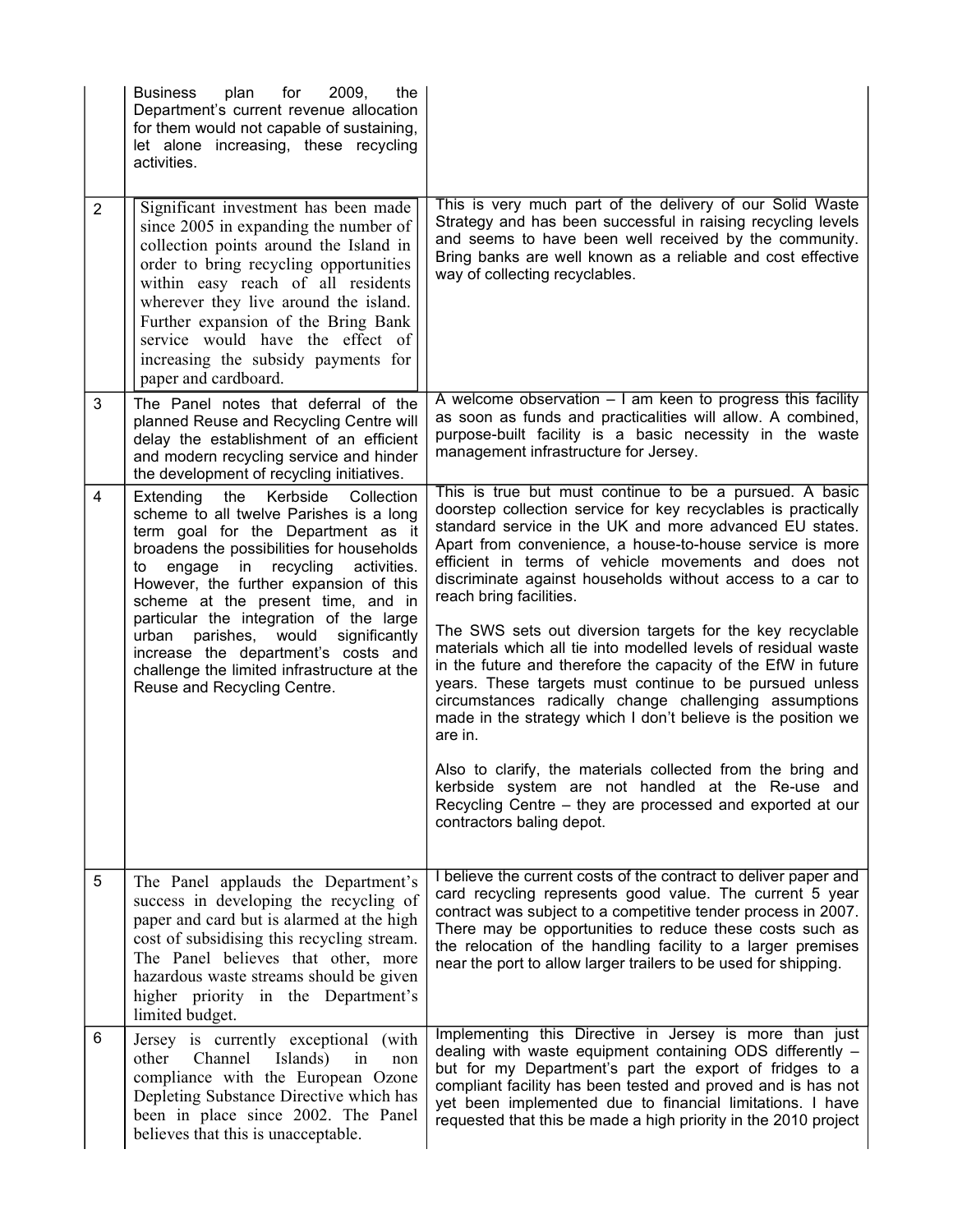|                |                                                                                                                                                                                                                                                                                                                                                                                                                                                                                 | planning for the waste section.                                                                                                                                                                                                                                                                                                                                                                                                                                                                                                                                                                                                                                                                |
|----------------|---------------------------------------------------------------------------------------------------------------------------------------------------------------------------------------------------------------------------------------------------------------------------------------------------------------------------------------------------------------------------------------------------------------------------------------------------------------------------------|------------------------------------------------------------------------------------------------------------------------------------------------------------------------------------------------------------------------------------------------------------------------------------------------------------------------------------------------------------------------------------------------------------------------------------------------------------------------------------------------------------------------------------------------------------------------------------------------------------------------------------------------------------------------------------------------|
| $\overline{7}$ | The Panel agrees that removal of WEEE<br>items from the waste<br>stream<br>$\overline{1}$<br>imperative and should be prioritised<br>above other services if necessary. It is<br>supportive of the principle that the cost<br>of disposal should be included in the<br>purchase price of such items and believes<br>it is unfair that Jersey consumers<br>effectively already pay this charge but<br>the Island is unable to participate in the<br>existing EU disposal scheme. | Agreed. A major piece of work was undertaken by the<br>Environment Department to review the options for taxation<br>with revenues ring fenced for environmental initiatives. The<br>option of targeted taxes or levies to pay for recycling<br>schemes was not prioritised in the findings due to expected<br>high administration cots and therefore poor performance.<br>There may be an opportunity to somehow tie Jersey into the<br>UK WEEE regulations but a recent informal approach<br>regarding the newly implemented Batteries regulations did<br>not meet with a positive response.<br>I concur with the Panel's view that this option should be<br>revisited more formally on 2010. |
| 8              | Recycling of demolition timber would<br>reduce quantities going to incineration or<br>landfill, some of which may include<br>treated or other contaminated wood<br>products. Reducing the amount of such<br>material going to Bellozanne would<br>potentially be<br>beneficial<br>to<br>the<br>environment.                                                                                                                                                                     | The latest reports from the Waste and Resources Action<br>Programme (WRAP) indicate that options are limited for<br>recycling treated timber - best practice dictates that animal<br>bedding and solid fuel products made from recycled timber<br>contain very little treated content.<br>It is our contention that incineration with energy recovery in a<br>Waste Incineration Directive compliant facility offers the best<br>option after efforts have been made to remove clean wood<br>and minimise arisings.                                                                                                                                                                            |
| 9              | Currently hazardous fluids and chemicals<br>from scrap vehicles are being sent for<br>incineration. The Panel considers that<br>this is unacceptable.                                                                                                                                                                                                                                                                                                                           | A similar situation to waste refrigeration equipment. Our<br>contractor at the scrapyard has been working towards<br>upgrading the existing facility but more space is required and<br>potentially some land requisition. Progressing this will also be<br>part of the 2010 work programme.                                                                                                                                                                                                                                                                                                                                                                                                    |
| 10             | Efforts to supply biodiesel fuel locally<br>have not been commercially successful<br>thus far. However, it is understood that<br>elsewhere biodiesel has been more<br>extensively marketed and the potential<br>for wider local use remains. If marketing<br>difficulties can be overcome the fuel<br>significant<br>environmental<br>offers<br>advantages<br>and<br>provides<br>for<br>a<br>sustainable use of a waste product that is<br>otherwise costly to dispose of.      | Agreed. A new contract was awarded in January this year.<br>The Department is confident that a combination of local use<br>as a fuel with the back-up of export to maintain continuity of<br>the service will be successful in 2010.                                                                                                                                                                                                                                                                                                                                                                                                                                                           |
| 11             | The Panel believes that a comprehensive<br>review of spending on the green waste<br>operation is essential. The Panel looks<br>forward to the opportunity to scrutinise<br>the outcome of such an investigation.<br>The Panel would like to see the<br>following two key issues addressed<br>within this review: (a) user pays charges<br>for domestic green waste (b) Current<br>subsidies paid to farmers for accepting<br>the compost product on their land.                 | Agreed a review of this operation will occur during 2010 to<br>include further assessment of a gate charge and the levels of<br>payment made to farmers.                                                                                                                                                                                                                                                                                                                                                                                                                                                                                                                                       |
| 12             | The Panel believes that the payment to                                                                                                                                                                                                                                                                                                                                                                                                                                          | The reality of managing compost and other biosolids to land                                                                                                                                                                                                                                                                                                                                                                                                                                                                                                                                                                                                                                    |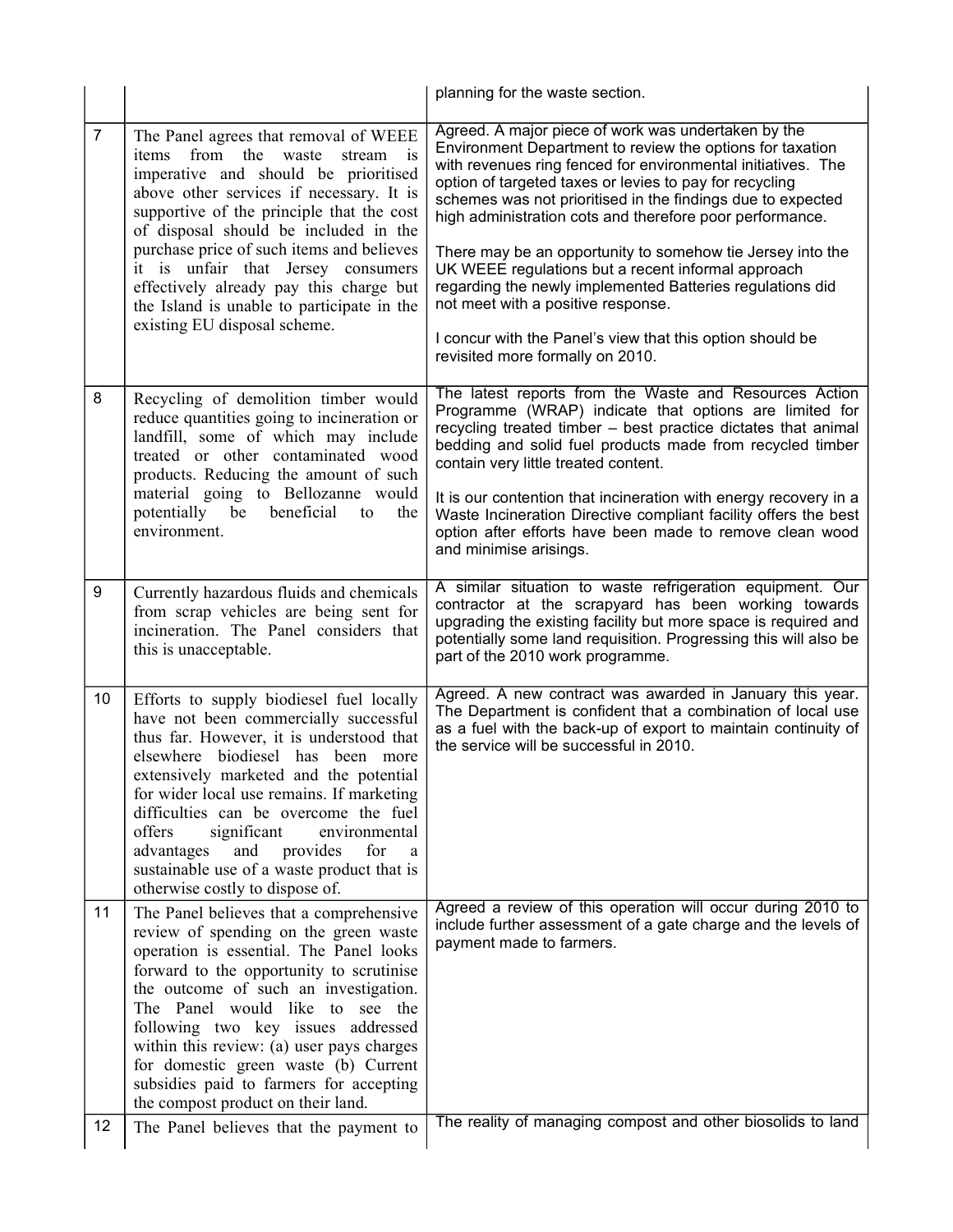|    | farmers is in effect a supplementary<br>subsidy to the agricultural industry in<br>addition to that already provided by the<br>Economic Development department in<br>the form of area payments of £37 per<br>vergée, under the Rural Economy<br>Strategy. Given the recent transition in<br>farming towards fewer and larger units,<br>the Panel questions whether these<br>additional payments for taking the soil<br>improver are still appropriate. It suggests<br>that consideration could be given to<br>whether the farmers' agreement to accept<br>this compost on their fields might in<br>future be linked to the area payments. | is that supply regularly outstrips demand especially in the<br>winter months where land is simply too wet to carry out any<br>application and much land is in crop at other times of the<br>year. For this reason our view is that some financial incentive<br>is required to avoid the situation where we have large<br>quantities of a difficult to store product growing on a daily<br>basis. |
|----|-------------------------------------------------------------------------------------------------------------------------------------------------------------------------------------------------------------------------------------------------------------------------------------------------------------------------------------------------------------------------------------------------------------------------------------------------------------------------------------------------------------------------------------------------------------------------------------------------------------------------------------------|--------------------------------------------------------------------------------------------------------------------------------------------------------------------------------------------------------------------------------------------------------------------------------------------------------------------------------------------------------------------------------------------------|
| 13 | The Panel agrees that education and<br>awareness of recycling initiatives is<br>important to the success of the SWS and<br>therefore supports the application of<br>funding for this purpose. However,<br>members feel that funds should be<br>carefully targeted to support specific<br>initiatives to obtain the best results.                                                                                                                                                                                                                                                                                                          | Agreed. A reorganisation of the Solid Waste team in 2010<br>and some extra funding in this area should allow us to<br>expand our education and awareness productivity. Closer<br>working with the Environment Department's awareness team<br>has already begun with a partnership on the 'Greener Living '<br>roadshow trailer.                                                                  |

|                | <b>Recommendations</b>                                                                                                                                                                             | To                      | Accept/<br>Reject | Com                                                                                                                                                               |
|----------------|----------------------------------------------------------------------------------------------------------------------------------------------------------------------------------------------------|-------------------------|-------------------|-------------------------------------------------------------------------------------------------------------------------------------------------------------------|
| $\mathbf{1}$   | Transport and Technical Services should review its<br>recycling priorities and focus its cash limit on<br>updating its treatment of the more toxic elements<br>of the waste stream.                | $\overline{\text{TTS}}$ | Accept            | Work planning for this<br>emphasis on fridge r<br>scrap metal yard to im<br>further diversion of W<br>hoped that this will no<br>modest improvements<br>services. |
| 2              | Transport and Technical Services should be<br>preparing, as part of a wider policy to tackle CO2<br>emissions, to factor in the cost of carbon into their<br>decisions on how to dispose of waste. | $\overline{\text{TTS}}$ | Accept            | Work has already still<br>analysis of the enviro<br>the various waste<br>available with particula<br>local air quality impacts                                    |
| 3              | Further investment in extending the bring bank<br>system should be deferred for the time being.                                                                                                    | $\overline{\text{TTS}}$ | Reject            | As stated above the re<br>this service are margi<br>aims to maintain its of<br>service to include ca<br>number of extra sites.                                    |
| $\overline{4}$ | The Council of Ministers should restore the<br>proposed Reuse and Recycling Centre to the<br>Capital programme at the earliest possible<br>opportunity.                                            | <b>COM</b>              | Agree             | The programme for<br>under review but the be<br>purpose built site in ter<br>service quality are clear                                                            |
| 5              | The Department should not seek at this time to<br>expand its current targets for recycling paper and<br>card.                                                                                      | $\overline{\text{TTS}}$ | Reject            | Current diversion targe<br>work to reach these mu                                                                                                                 |
| 6              | Immediate steps should be taken to ensure full<br>compliance with the EU Ozone Depleting<br>Substance Directive 2002. If necessary this should<br>take priority over the processing of less        | TTS                     | Agree             | The compliance with th<br>managing waste with t<br>compliance being the E<br>For our part, work to in<br>the disposal of equipm                                   |